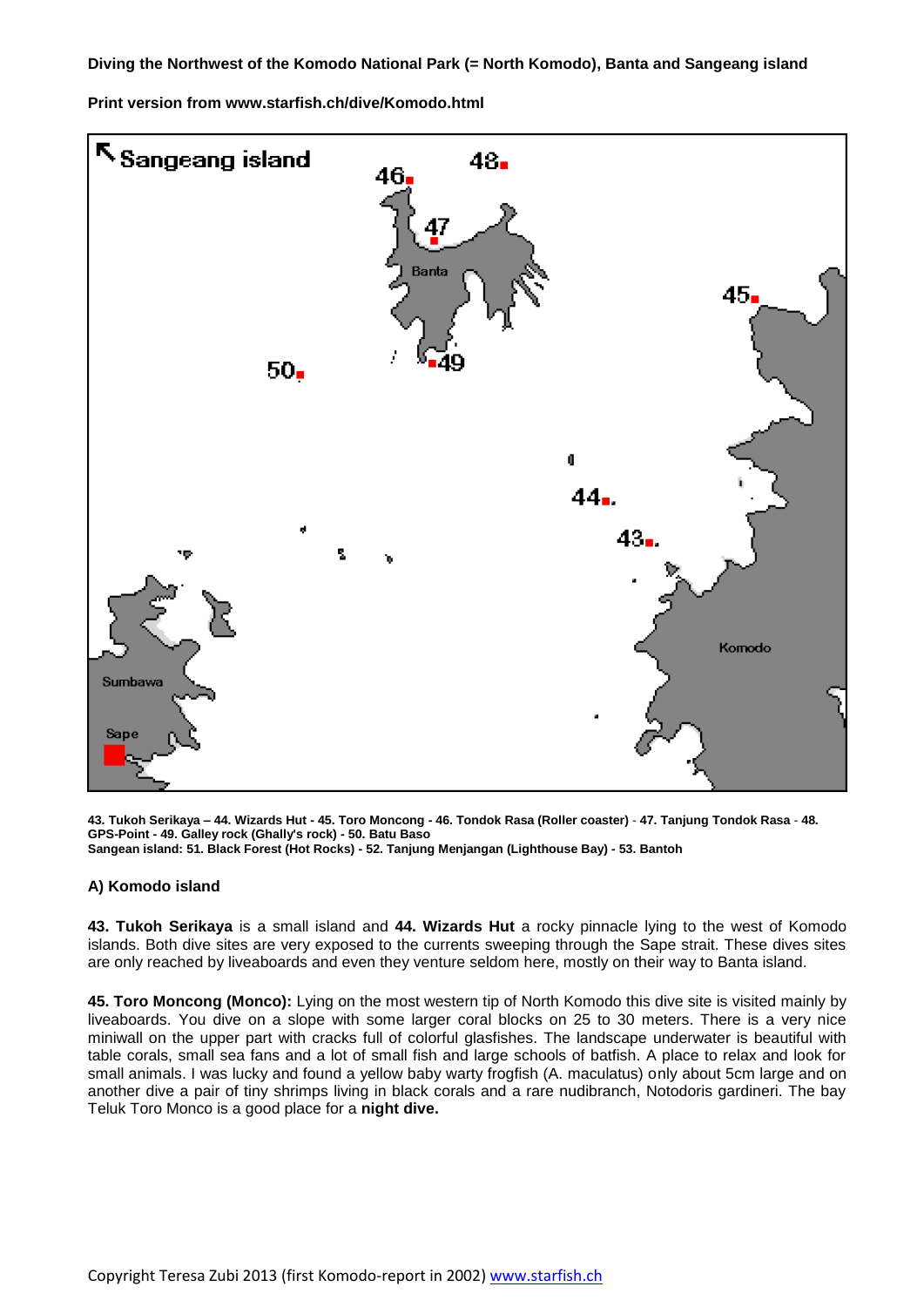Banta is not part of the Komodo National Park but well worth a visit. Some of our best dives during liveaboard trips were around this island in the northwest of Komodo, sitting pat in the entrance to the Sape Straight. Currents are especially strong here because this is one of the widest gaps between islands in Nusa Tenggara, although only 200 to 300m deep. Cold water from the Flores basin in the north is pressed against and up through this gap so temperatures are low but visibility is good.

**46. Tondok Rasa (Roller coaster):** The fierce currents that can develop here give this dive site its name. Actually on one of our dives we startled a shark which was laying in one of the crevices and even he got swept up and down until he managed to get around the corner to calmer waters! I nearly had to laugh to see him struggle! The conditions make for an exhilarating dive. On another dive we had so much upcurrent, that we were swept dangerously fast up from about 18m to 8m and had to finish the dive early out in the blue - there was no way we could have gotten back to the reef. But this dive site is also the place I saw one of the largest group of sharks while diving in the Komodo area. There is an impressive area with large blocks of rock and a deep canyon between them around 45 meter depth. On the way up I had just spotted three large whitetips below me, when a large grey shark appeared in the somewhat murky water (visibility around 15m) and swam directly towards me. Suddenly there loomed another grey just behind him and they started to circle. I had to go up, because my computer showed me decompression approaching fast, when suddenly five whitetips joined the greys. Great!

**47. Tanjung Tondok Rasa:** The large bay (Tanjung) between GPS-Point and Tondok Rasa forms a protected area ideal for a night dive. On one dive we so saw so much, we didn't want to leave the water! It started with a small black frogfish perching on a red sponge, then a real stonefish, large nudibranchs and several species of colorful flatworms, crabs and shrimps and to top it off a sleeping shark.

**48. GPS-Point** is a submerged sea mound and lies some distance north of Banta in an exposed area. This dive was recommended to us by several fellow divers and it lived up to our expectations! Currents were moderate (but our dive guide said, they can be fierce!) but we saw 8 whitetips, a large school of barracudas, several groups of king mackerels and dogtooth tunas and a large turtle. But even with relatively calm waters it was amazing how just a couple meters over and closer to the reef there were strong whirls and eddies.

**49. Galley rock (Ghally's rock):** When we arrived by boat we circled around the rock and tried for some fishing. Looking at the surface current it seemed a dangerous place to dive. Everywhere whirls and the water crashing against the jutting rocks. Several times the whole boat was slightly turned by the strong current. Then my dive buddy (an Englishman who actually likes to cook, especially if it is freshly caught fish), who was fishing hooked something so large, that it managed to get off the hook again (there went our dinner - sigh!), we decided this had to be a great dive area. When the current calmed down some time later we jumped in the area just in-between the two arms of current running against and around the rocks. A great dive with sharks, large tunas, yellowfin barracudas and several Wahoos. The dive area is first a gentle slope but then changing to a wall, then around 30m it is relatively flat with large sponges. You can dive both the north and the south side depending on the currents. Actually there is a difference in the type of animals living on each side, similar to the differences observed when diving in the northern or southern part of the Komodo islands. What was not so great here - it was 24° C - f... cold!

**50. Batu Baso:** This partly submerged rock lies smack in the middle of the Sape strait, a short distance south of Banta. This strait is a major throughflow for water coming from Sulawesi in the north and flowing to the Indian Ocean in the south. Currents mostly flow north to south and around an obstacle like Bato Baso. From the boat we could see whirls and whorls trailing the rock for hundreds of meter! We dived both sides before and after the change of tides. This is such a great place! On our first dive we saw a marble ray that must have been more than 2 meter in diameter and a huge school of rainbow runners and several Spanish mackerels. On the second dive there were so many sharks (small and middle size, whitetips and greys) that I gave up counting. Deep down, large schools of bannerfish and damselfish were doing a syncopated dance for us.